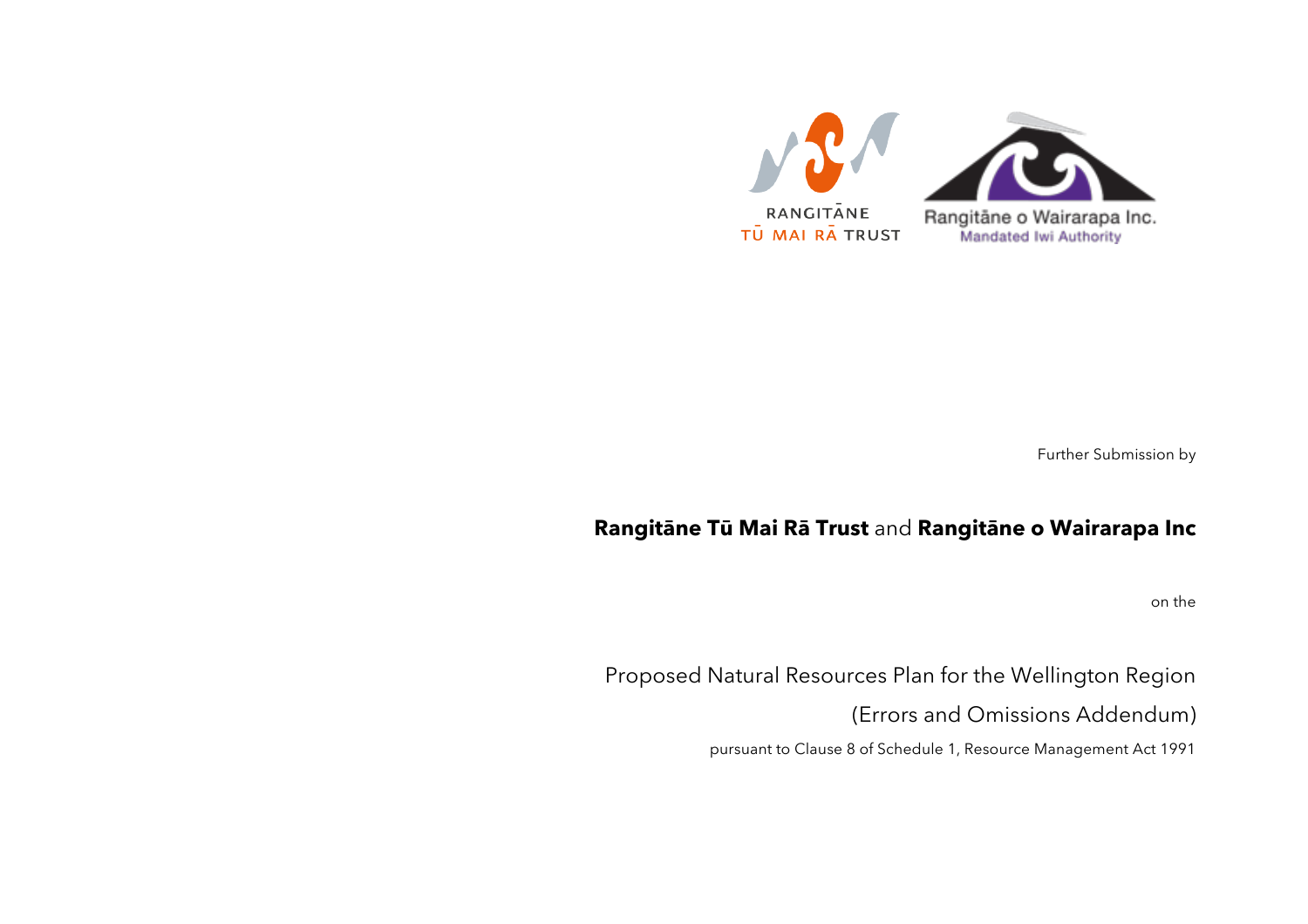| To:                                   | Greater Wellington Regional Council                                                                                                                                                                                                               |
|---------------------------------------|---------------------------------------------------------------------------------------------------------------------------------------------------------------------------------------------------------------------------------------------------|
|                                       | P O Box 11646                                                                                                                                                                                                                                     |
|                                       | Wellington 6142                                                                                                                                                                                                                                   |
|                                       |                                                                                                                                                                                                                                                   |
| <b>Further Submission from:</b>       | Rangitāne Tū Mai Rā Trust and Rangitāne o Wairarapa Inc ("Rangitāne")                                                                                                                                                                             |
|                                       |                                                                                                                                                                                                                                                   |
| <b>Further Submission on:</b>         | Proposed Natural Resources Plan notified on 31 July 2015 relating to the Errors and Omissions document released 11<br>April 2016.                                                                                                                 |
|                                       |                                                                                                                                                                                                                                                   |
|                                       | Provisions the submission relates to: The particular parts of submissions (including the relevant provisions), Rangitane's support or opposition to those                                                                                         |
|                                       | submissions, the reasons for this support or opposition, and the decision sought are contained in detail on the following<br>pages.                                                                                                               |
|                                       |                                                                                                                                                                                                                                                   |
| <b>Status as a further submitter:</b> | Rangitāne represents a relevant aspect of the public interest. Rangitāne also has an interest in the proposal that is greater                                                                                                                     |
|                                       | than the interest the general public has. Rangitane has mana whenua in Wairarapa and has a kaitiakitanga role within our<br>rohe. Our connection to this land began when Kupe first set foot on these shores back in the 12th Century. His people |
|                                       | settled along the eastern and southern coastlines. Later on Whatonga first arrived at Te Rangiwhakaoma (Castlepoint)                                                                                                                              |
|                                       | some 30+ generations ago. This signalled the arrival of the Kurahaupo people and the iwi of Rangitane. Our people have<br>lived here continuously since then. The Proposed Plan has a direct effect on the relationship Rangitane and our culture |
|                                       | and traditions have with the natural and physical resources in Wairarapa.                                                                                                                                                                         |
|                                       |                                                                                                                                                                                                                                                   |
|                                       |                                                                                                                                                                                                                                                   |
| Hearing:                              | Rangitāne Tū Mai Rā Trust and Rangitāne o Wairarapa Inc. wish to be heard in support of our further submission, and will                                                                                                                          |
|                                       | consider presenting a joint case at any hearing with other parties presenting on similar matters.                                                                                                                                                 |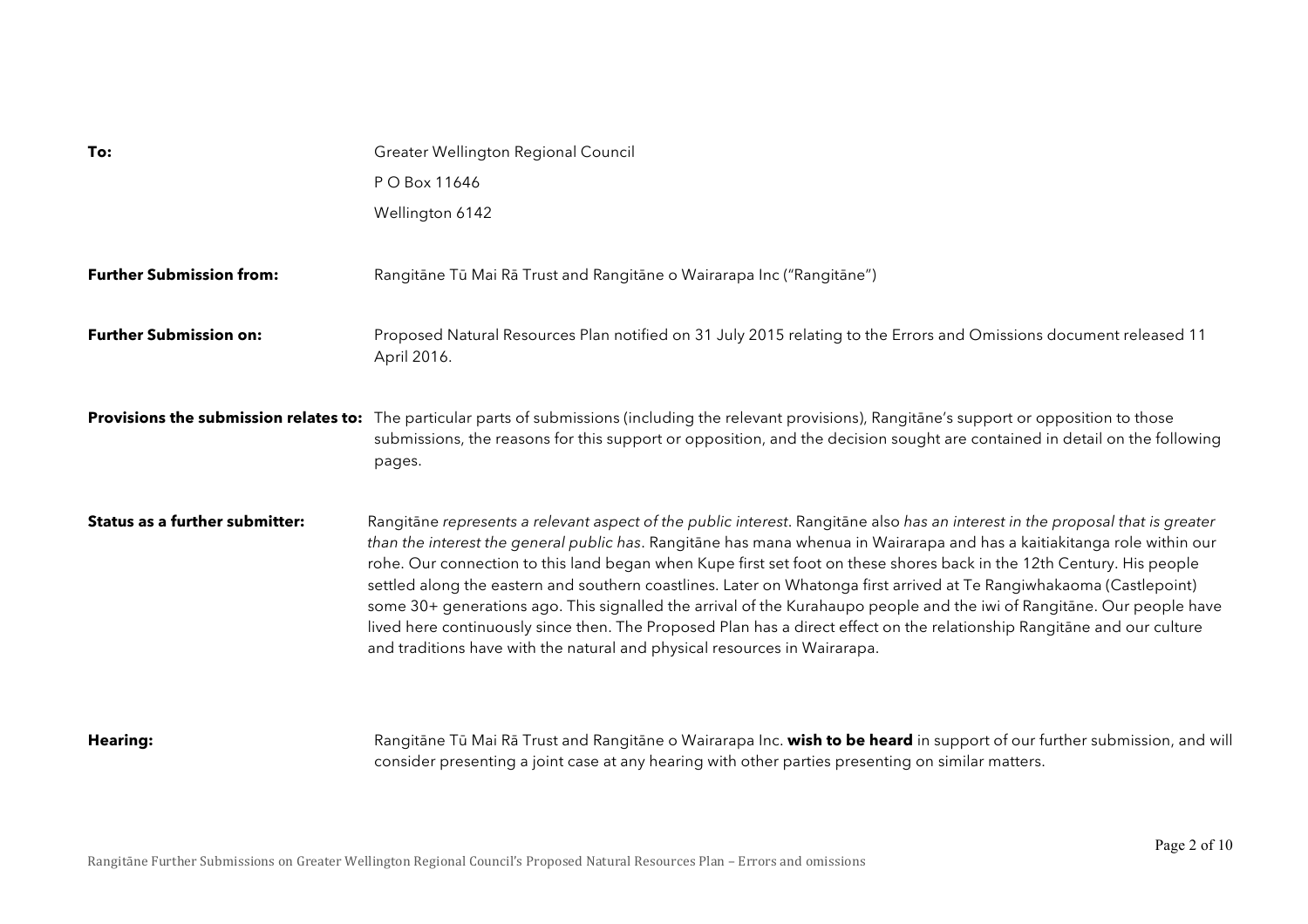Signed by:

Roberto

………………………………………………

Jason Kerehi

for Rangitāne Tū Mai Rā Trust

Horipo Rimene

Pou-tiaki-whenua

Ph: 06 3700608



**Date:** 26 March 2016

**Address for service:** C/- Rangitāne o Wairarapa Inc 12 Kokiri Place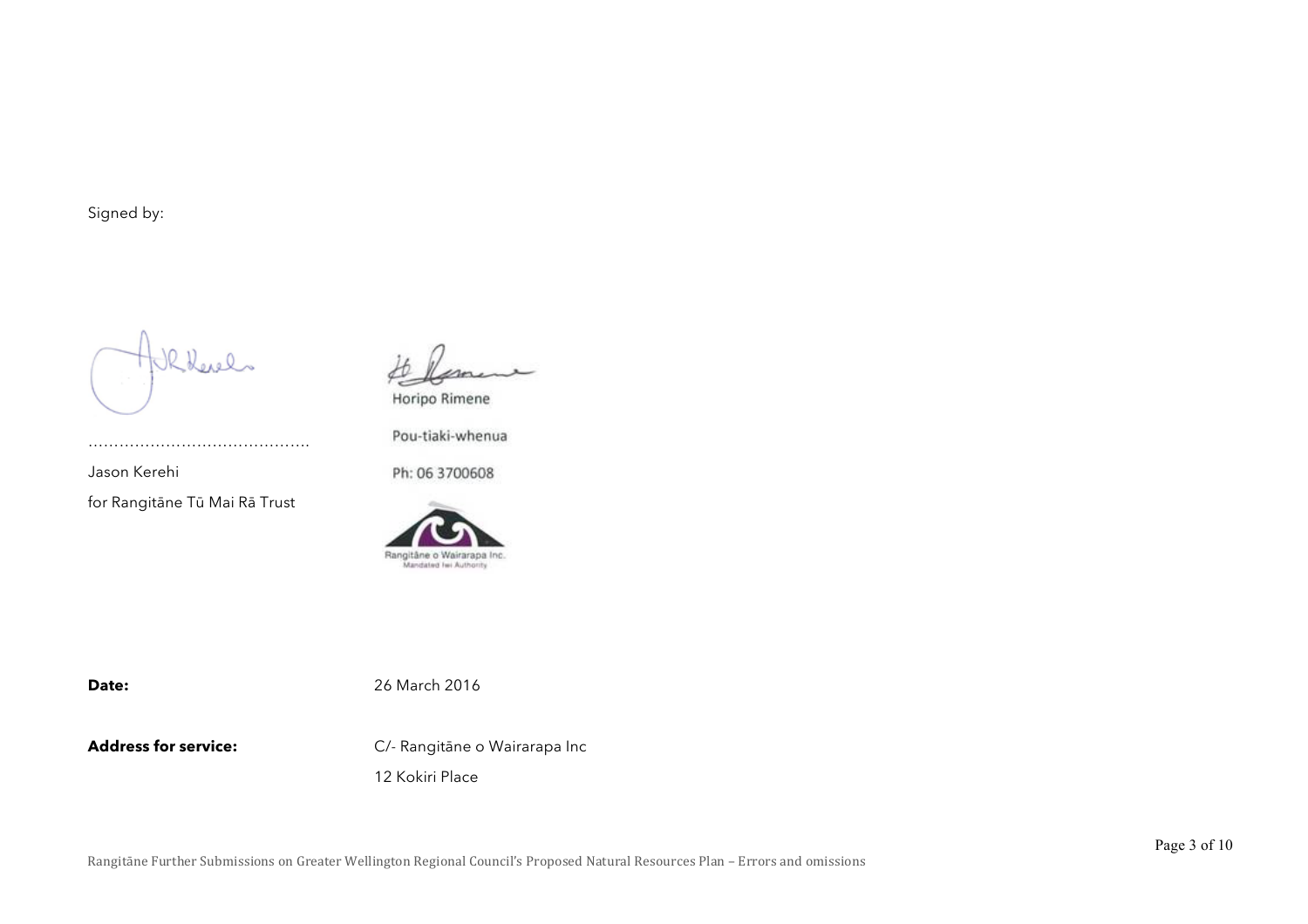PO Box 354 Masterton 5810

Attn: Horipo Rimene

Telephone: (06) 370 0600

Email: horipo@rangitane.iwi.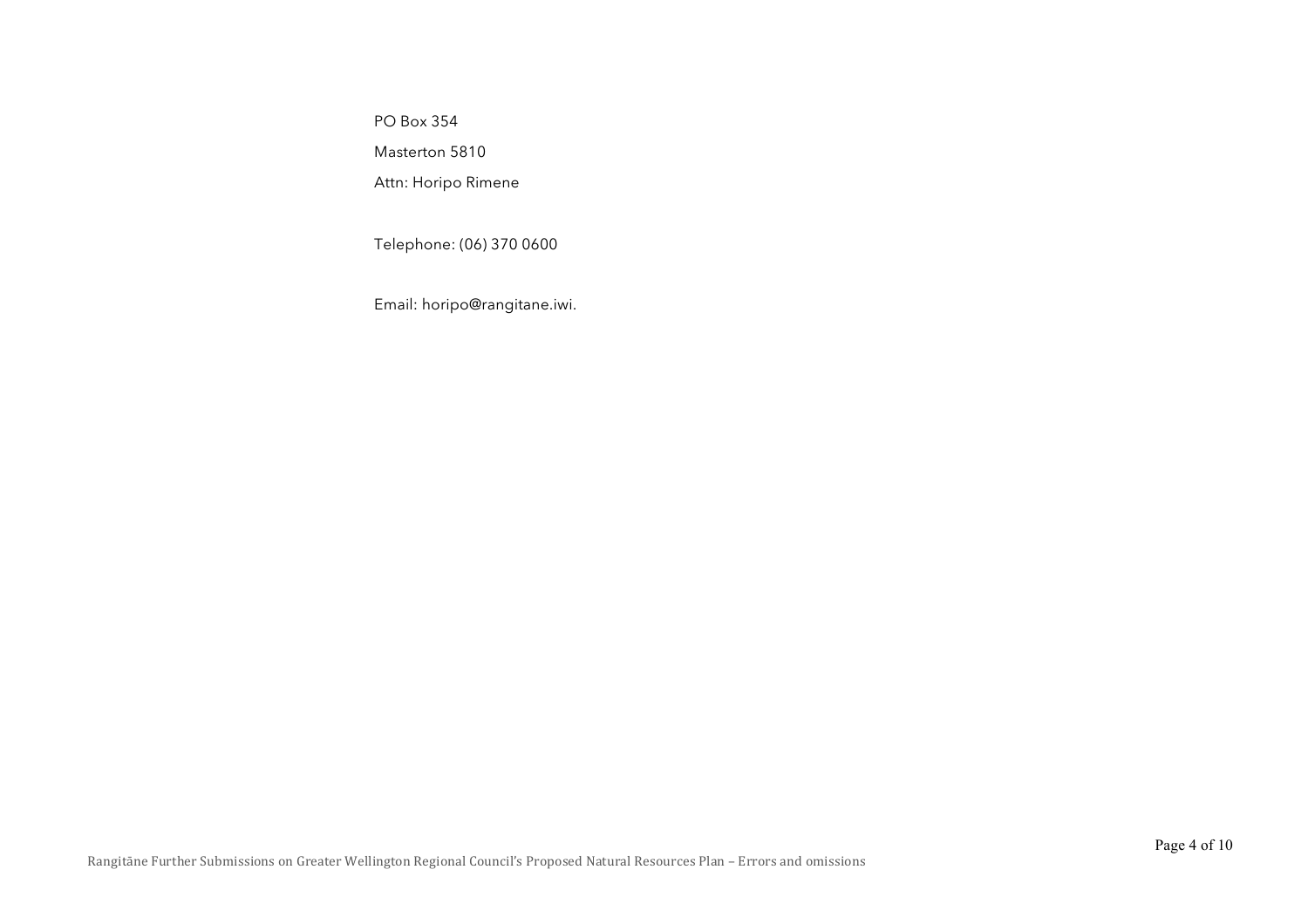## Table 1. Errors

| <b>Submitter Name</b>               | <b>Submission point</b><br>number | <b>Plan Provision</b>                                                                                                 | <b>Rangitāne Support</b><br>or Oppose Primary<br><b>Submission</b> | Reason                                                                                                                                                                                                                                   | Decision sought from the<br>Council |
|-------------------------------------|-----------------------------------|-----------------------------------------------------------------------------------------------------------------------|--------------------------------------------------------------------|------------------------------------------------------------------------------------------------------------------------------------------------------------------------------------------------------------------------------------------|-------------------------------------|
| Beef and Lamb NZ                    | S311/008                          | Sensitive area                                                                                                        | Support                                                            | Support the inclusion of "marae" in the<br>definition of sensitive area                                                                                                                                                                  | Allow submission point              |
| CentrePort Limited<br>(CentrePort)  | S121/136                          | Rule R212: Dumping of waste or<br>other matter inside sites of<br>significance - non-complying<br>activity            | Oppose                                                             | Dredging should be assessed as a non-<br>complying activity within scheduled sites                                                                                                                                                       | Disallow submission point           |
| Maypole<br>Environmental<br>Limited | S143/008                          | Rule R48: Stormwater from an<br>individual property - permitted<br>activity                                           | Oppose                                                             | Amend as per Rangitāne's original<br>submission                                                                                                                                                                                          | Disallow submission point           |
| Maypole<br>Environmental<br>Limited | S143/014                          | Policy P42: Protecting and<br>restoring ecosystems and<br>habitats with significant<br>indigenous biodiversity values | Support                                                            | Enabling public access to wetlands where<br>that is identified as being consistent with<br>the management regime set out in a<br>Wetland Restoration Management Plan is<br>appropriate.                                                  | Allow submission point              |
| Minister of<br>Conservation         | S75/078                           | Policy P48: Protection of<br>outstanding natural features and<br>landscapes                                           | Support in part                                                    | Reference to the characteristics and<br>qualities is supported but it should be<br>"the characteristics and qualities that<br>contribute to the landscapes or features<br>being outstanding". The reference to<br>'values' is confusing. | Disallow submission point           |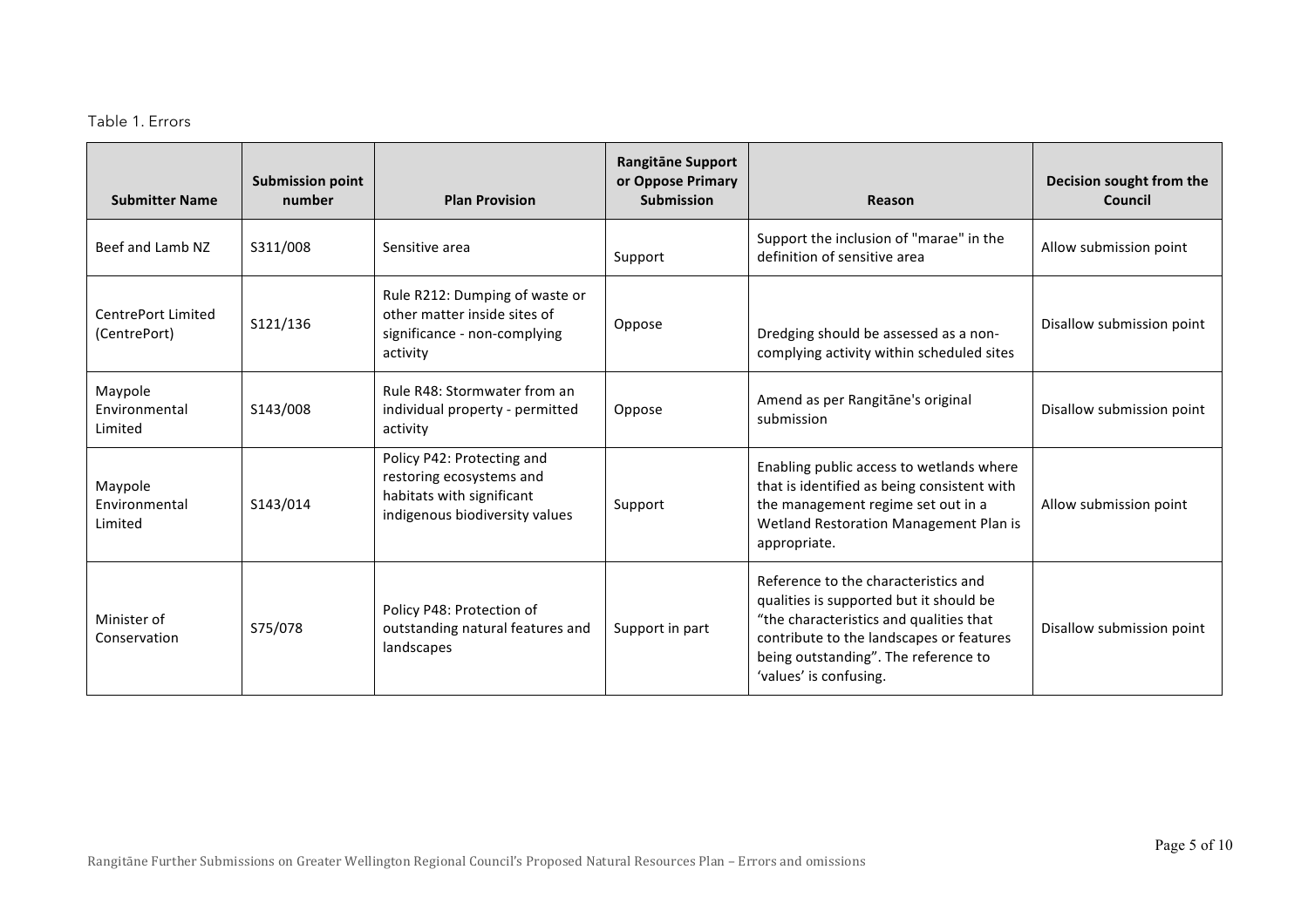| The Oil Companies | S55/036 | Policy P126: Site dewatering | Oppose | All adverse effects from dewatering<br>should be avoided, remedied or<br>mitigated, not only those effects that are<br>significant and the use of the word<br>minimised is not supported. | Disallow submission point |
|-------------------|---------|------------------------------|--------|-------------------------------------------------------------------------------------------------------------------------------------------------------------------------------------------|---------------------------|
|-------------------|---------|------------------------------|--------|-------------------------------------------------------------------------------------------------------------------------------------------------------------------------------------------|---------------------------|

## Table 2. Omissions

| <b>Submitter Name</b>                            | <b>Submission Point</b> | <b>Plan Provision</b>                                                         | Rangitāne Support<br>or Oppose Primary<br><b>Submission</b> | <b>Reason</b>                                                                                                                                                                                       | Decision sought from the<br>Council |
|--------------------------------------------------|-------------------------|-------------------------------------------------------------------------------|-------------------------------------------------------------|-----------------------------------------------------------------------------------------------------------------------------------------------------------------------------------------------------|-------------------------------------|
| Forest Owner<br><b>Marketing Services</b><br>Ltd | S435/005                | Rule R142: Minor discharges $-$<br>permitted activity                         | Oppose                                                      | Suspended solids in discharges can have a<br>significant adverse effects on aquatic life,<br>including resulting in deposition of<br>detrimental sediment on beds and banks<br>of rivers and lakes. | Disallow submission point           |
| Forest Owner<br><b>Marketing Services</b><br>Ltd | S435/007                | Rule R101: Earthworks and<br>vegetation clearance -<br>discretionary activity | Oppose                                                      | Requested changes in relation to<br>clarification and re-wording are not clear.                                                                                                                     | Disallow submission point           |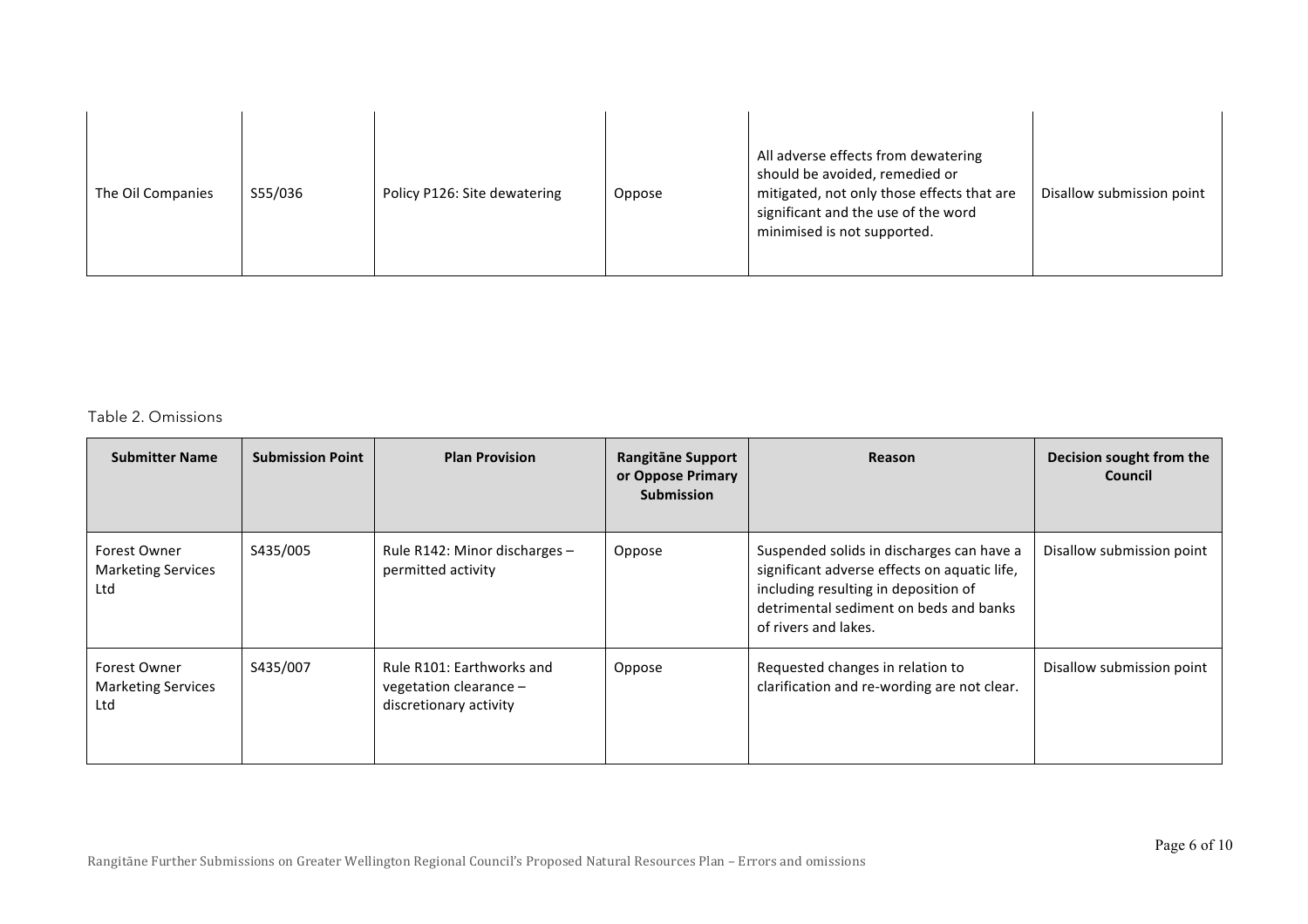| Forest Owner<br><b>Marketing Services</b><br>Ltd | S435/009 | Rule R104: Structures in natural<br>wetlands and significant natural<br>wetlands - permitted activity | Oppose | Rangitāne consider it unlikely that<br>harvesting could be undertaken in<br>accordance with the permitted activity<br>standards as required in (f) and (g)                                   | Disallow submission point |
|--------------------------------------------------|----------|-------------------------------------------------------------------------------------------------------|--------|----------------------------------------------------------------------------------------------------------------------------------------------------------------------------------------------|---------------------------|
| Forest Owner<br><b>Marketing Services</b><br>Ltd | S435/010 | Rule R104: Structures in natural<br>wetlands and significant natural<br>wetlands - permitted activity | Oppose | Activity is likely to result in adverse effects<br>on the natural wetlands and these<br>adverse effects should be avoided,<br>remedied or mitigated through the<br>resource consent process. | Disallow submission point |
| Forest Owner<br><b>Marketing Services</b><br>Ltd | S435/011 | 5.5.2 Wetlands general<br>conditions                                                                  | Oppose | Amend the provision as suggested in<br>Rangitāne's original submission                                                                                                                       | Disallow submission point |
| Forest Owner<br><b>Marketing Services</b><br>Ltd | S435/012 | Rule R114: River crossing<br>structures - permitted activity                                          | Oppose | Activity is likely to result in adverse effects<br>on the rivers and these adverse effects<br>should be avoided, remedied or mitigated<br>through the resource consent process.              | Disallow submission point |
| Forest Owner<br><b>Marketing Services</b><br>Ltd | S435/013 | Rule R115: Culverts - permitted<br>activity                                                           | Oppose | Amend the provision as suggested in<br>Rangitāne's original submission                                                                                                                       | Disallow submission point |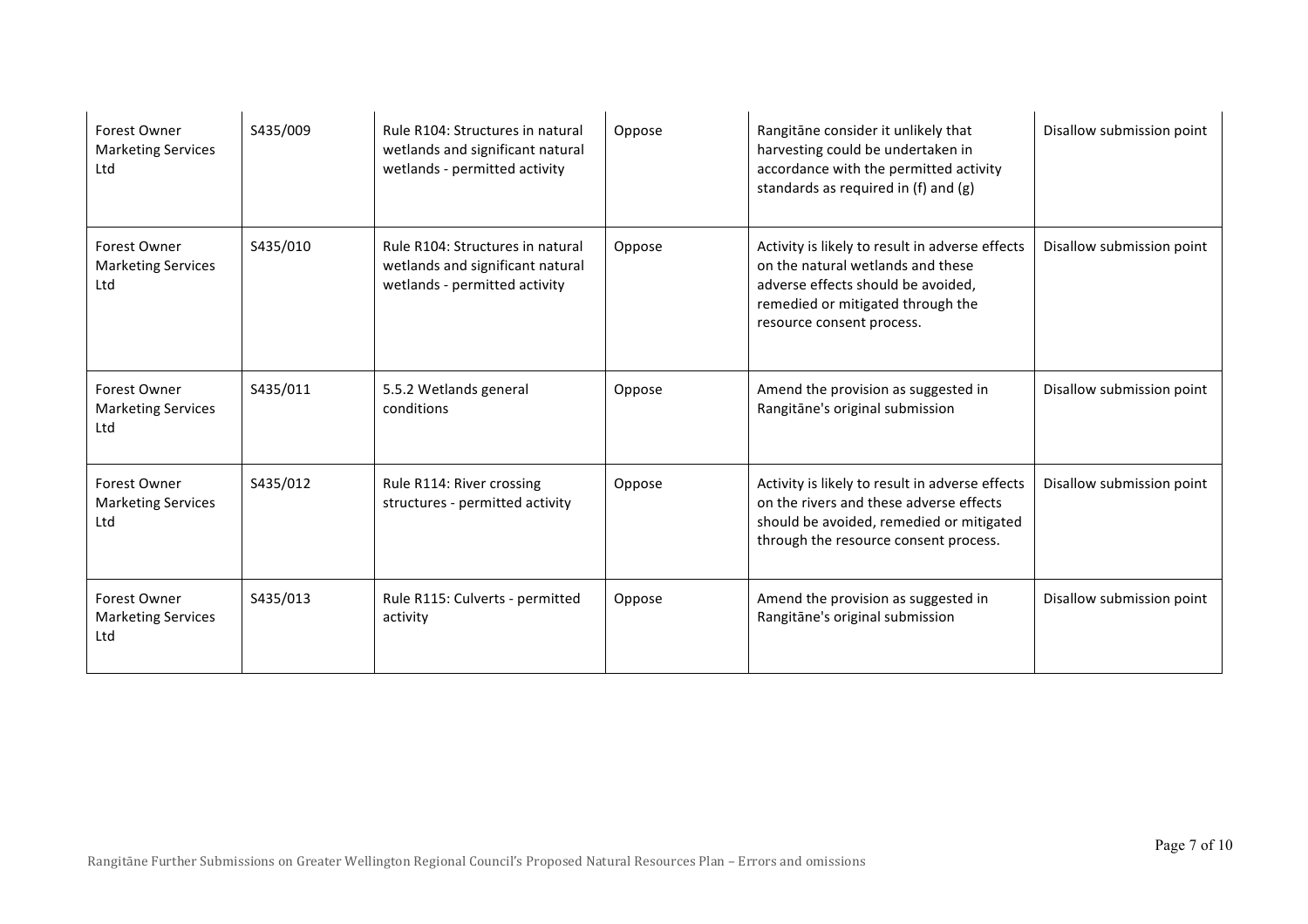| NZ Deer Farmers'<br>Association -<br>Wairarapa Branch | S434/002 | 2.1.5 Whaitua chapters                                                                       | Oppose | The Plan should address resource<br>management issues now. Whaitua process<br>should only be a refinement process<br>rather than leaving issues to be resolved<br>by whaitua. | Disallow submission point |
|-------------------------------------------------------|----------|----------------------------------------------------------------------------------------------|--------|-------------------------------------------------------------------------------------------------------------------------------------------------------------------------------|---------------------------|
| NZ Deer Farmers'<br>Association -<br>Wairarapa Branch | S434/003 | 3.6 Biodiversity, aquatic<br>ecosystem health and mahinga<br>kai                             | Oppose | Amend the provision as suggested in<br>Rangitāne's original submission                                                                                                        | Disallow submission point |
| NZ Deer Farmers'<br>Association -<br>Wairarapa Branch | S434/008 | Rule R97: Access to the beds of<br>surface water bodies by livestock<br>- permitted activity | Oppose | Amend the provision as suggested in<br>Rangitāne's original submission                                                                                                        | Disallow submission point |
| NZ Deer Farmers'<br>Association -<br>Wairarapa Branch | S434/009 | Rule R97: Access to the beds of<br>surface water bodies by livestock<br>- permitted activity | Oppose | Amend the provision as suggested in<br>Rangitāne's original submission                                                                                                        | Disallow submission point |
| NZ Deer Farmers'<br>Association -<br>Wairarapa Branch | S434/010 | Category 2 surface water body                                                                | Oppose | Is not consistent with achieving the<br>objectives of the Plan.                                                                                                               | Disallow submission point |
| NZ Deer Farmers'<br>Association -<br>Wairarapa Branch | S434/011 | Stock crossing point                                                                         | Oppose | Changes reduce effectiveness of<br>provisions.                                                                                                                                | Disallow submission point |
| NZ Deer Farmers'<br>Association -<br>Wairarapa Branch | S434/012 | Rule R97: Access to the beds of<br>surface water bodies by livestock<br>- permitted activity | Oppose | Amend the provision as suggested in<br>Rangitāne's original submission                                                                                                        | Disallow submission point |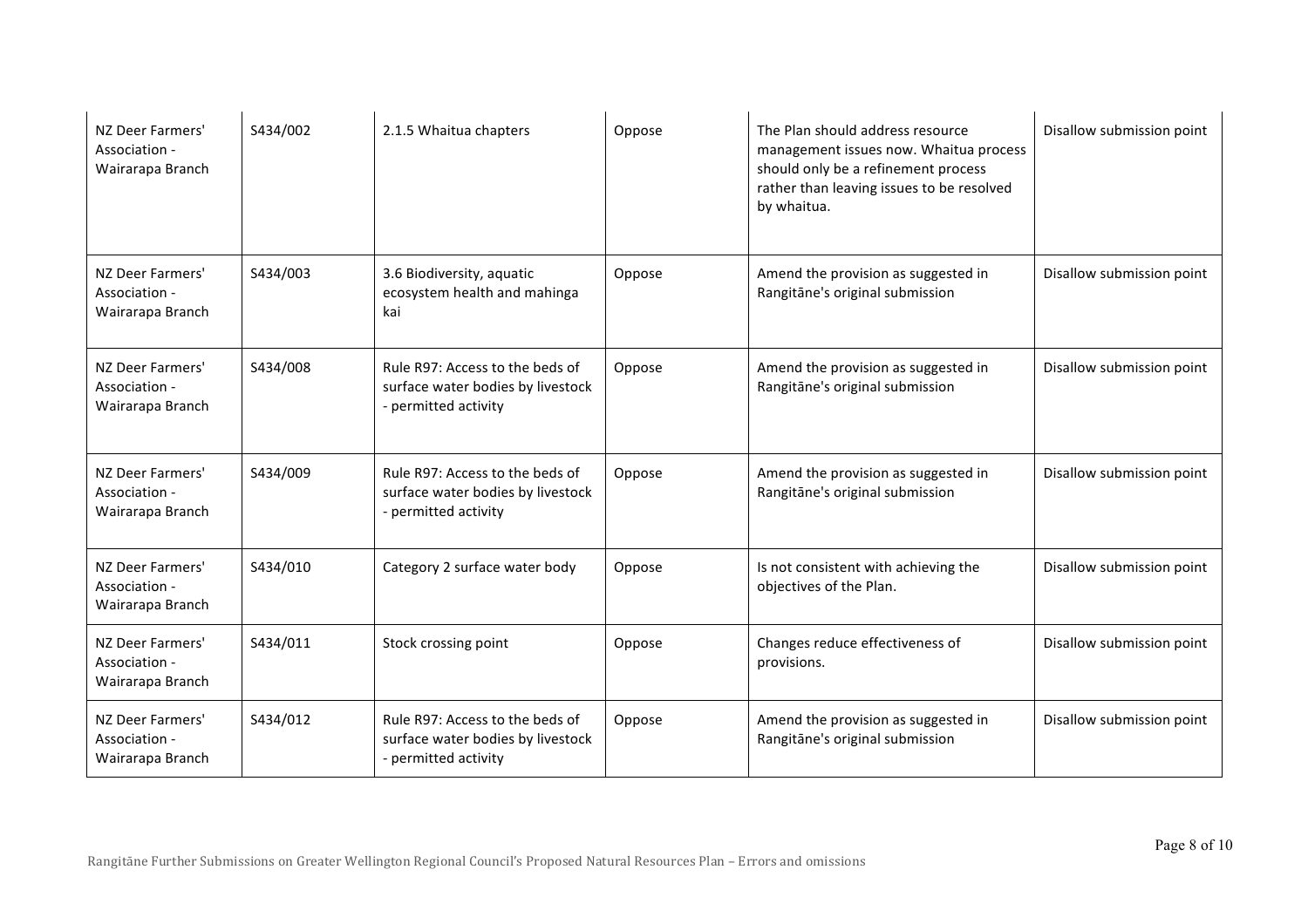| NZ Deer Farmers'<br>Association -<br>Wairarapa Branch | S434/013 | Rule R82: Application of fertiliser<br>from ground- based or aerial<br>application - permitted activity | Oppose | Retain as notified. Request is not<br>consistent with effectively managing<br>adverse effects.                                                                                                                                                                                      | Disallow submission point |
|-------------------------------------------------------|----------|---------------------------------------------------------------------------------------------------------|--------|-------------------------------------------------------------------------------------------------------------------------------------------------------------------------------------------------------------------------------------------------------------------------------------|---------------------------|
| NZ Deer Farmers'<br>Association -<br>Wairarapa Branch | S434/017 | Rule R90: Manufacture and<br>storage of silage and compost -<br>permitted activity                      | Oppose | Retain as notified. Suggested changes do<br>not address potential discharges to water<br>and is unlikely to be consistent with s70<br>RMA. The alternative of requiring a<br>certain % dry matter content of silage is<br>likely to be difficult to demonstrate<br>compliance with. | Disallow submission point |
| NZ Deer Farmers'<br>Association -<br>Wairarapa Branch | S434/018 | Rule R94: Cultivation or tilling of<br>land - permitted activity                                        | Oppose | Setback helps to protect surface water<br>bodies from sediment runoff associated<br>with cultivation/ tilling and should be<br>retained                                                                                                                                             | Disallow submission point |
| NZ Deer Farmers'<br>Association -<br>Wairarapa Branch | S434/019 | Rule R95: Break-feeding -<br>permitted activity                                                         | Oppose | Discharges from heavily stocked areas can<br>be cumulative over time, and include<br>contaminants that are not always visible<br>(e.g pathogens).                                                                                                                                   | Disallow submission point |
| N7 Deer Farmers'<br>Association -<br>Wairarapa Branch | S434/020 | Earthworks                                                                                              | Oppose | Effects of new farm tracks can be<br>significant and should be assessed<br>accordingly.                                                                                                                                                                                             | Disallow submission point |
| NZ Deer Farmers'<br>Association -<br>Wairarapa Branch | S434/021 | Rule R99: Earthworks- permitted<br>activity                                                             | Oppose | Effects of new farm tracks can be<br>significant and should be assessed<br>accordingly.                                                                                                                                                                                             | Disallow submission point |
| NZ Deer Farmers'<br>Association -<br>Wairarapa Branch | S434/022 | Rule R101: Earthworks and<br>vegetation clearance -<br>discretionary activity                           | Oppose | Retain as notified                                                                                                                                                                                                                                                                  | Disallow submission point |